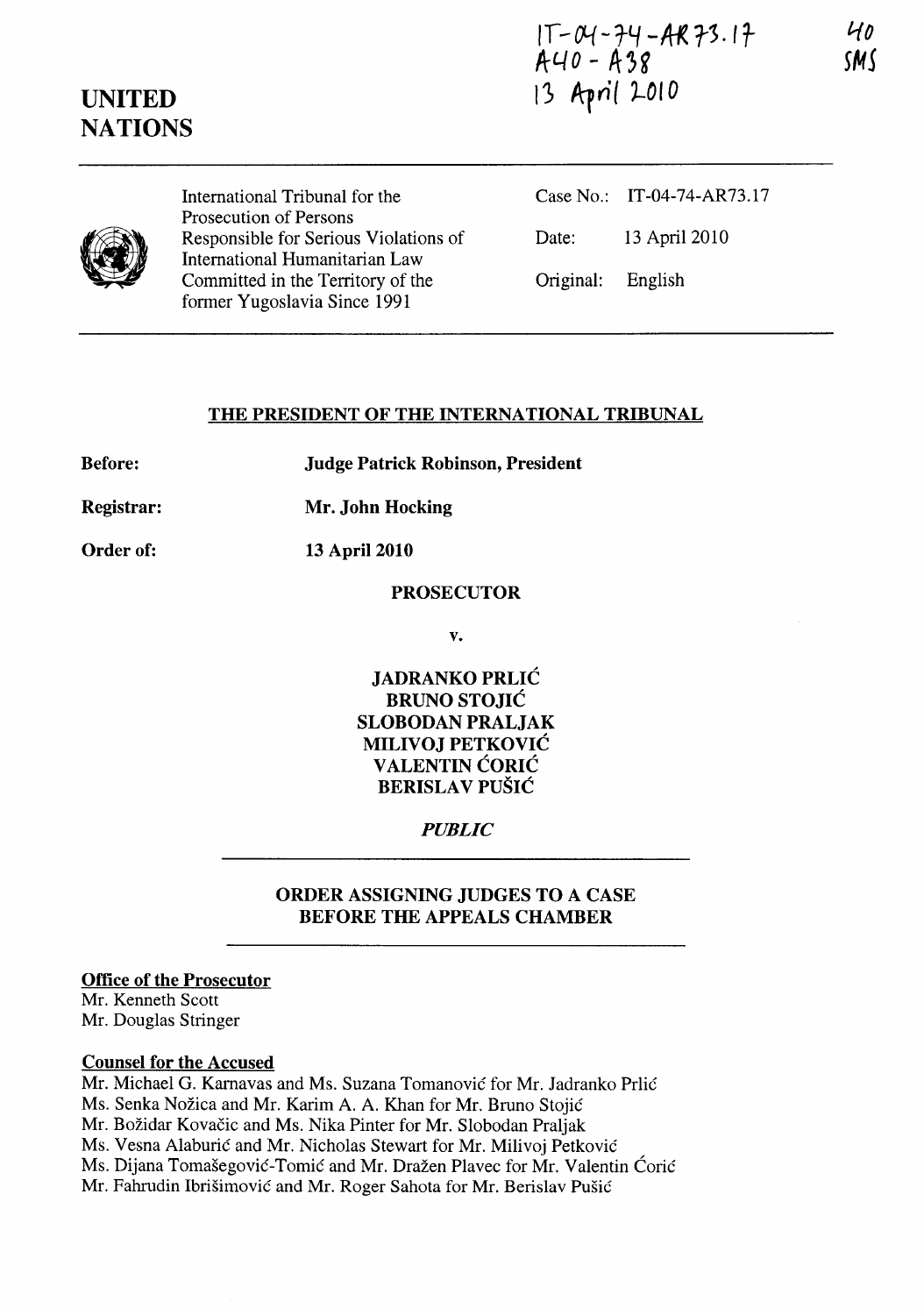I, PATRICK ROBINSON, President of the International Tribunal for the Prosecution of Persons Responsible for Serious Violations of International Humanitarian Law Committed in the Territory of the former Yugoslavia since 1991 ("Tribunal"),

NOTING the *"Decision relative aux Demandes de Slobodan Praljak d'admission d'elements de preuve en application de l'article* 92 *bis du Reglement",* issued confidentially by Trial Chamber III on 16 February 2010 ("Decision of 16 February 2010");

NOTING the *"Ordonnance portant sur La Demande de la Defense PraLjak d'obtenir une suspension du delai ordonne par la Chambre pour deposer 20 declarations ecrites ou comptes rendus de dépositions en vertu de l'article 92 bis du Règlement*", issued by Trial Chamber III on 17 March 2010 ("Decision of 17 March 2010");

NOTING the *"Decision relative aux Demandes de la Defense Praljak de certification d'appel des décisions des 16 février et 17 mars 2010,*" issued by Trial Chamber III on 1 April 2010, granting certification to appeal the Decision of 16 February 2010 and Decision of 17 March 2010;

NOTING "Slobodan Praljak's Appeal of the Trial Chamber's Refusal to Decide Upon Evidence Tendered Pursuant to Rule 92 *bis",* filed by Counsel for Slobodan Praljak on 7 April 2010;

CONSIDERING Articles 12(3) and 14(3) of the Statute of the International Tribunal and Rules 73 and 92 *bis* of the Rules of Procedure and Evidence of the International Tribunal;

CONSIDERING the composition of the Appeals Chamber of the International Tribunal as set out in document *IT/263* issued on 11 May 2009;

HEREBY ORDER that the Bench in *Prosecutor v. Prlic et aI.,* Case No. IT-04-74-AR73.17, shall be composed as follows:

Judge Mehmet Güney Judge Fausto Pocar Judge Andrésia Vaz Judge Theodor Meron Judge Carmel Agius